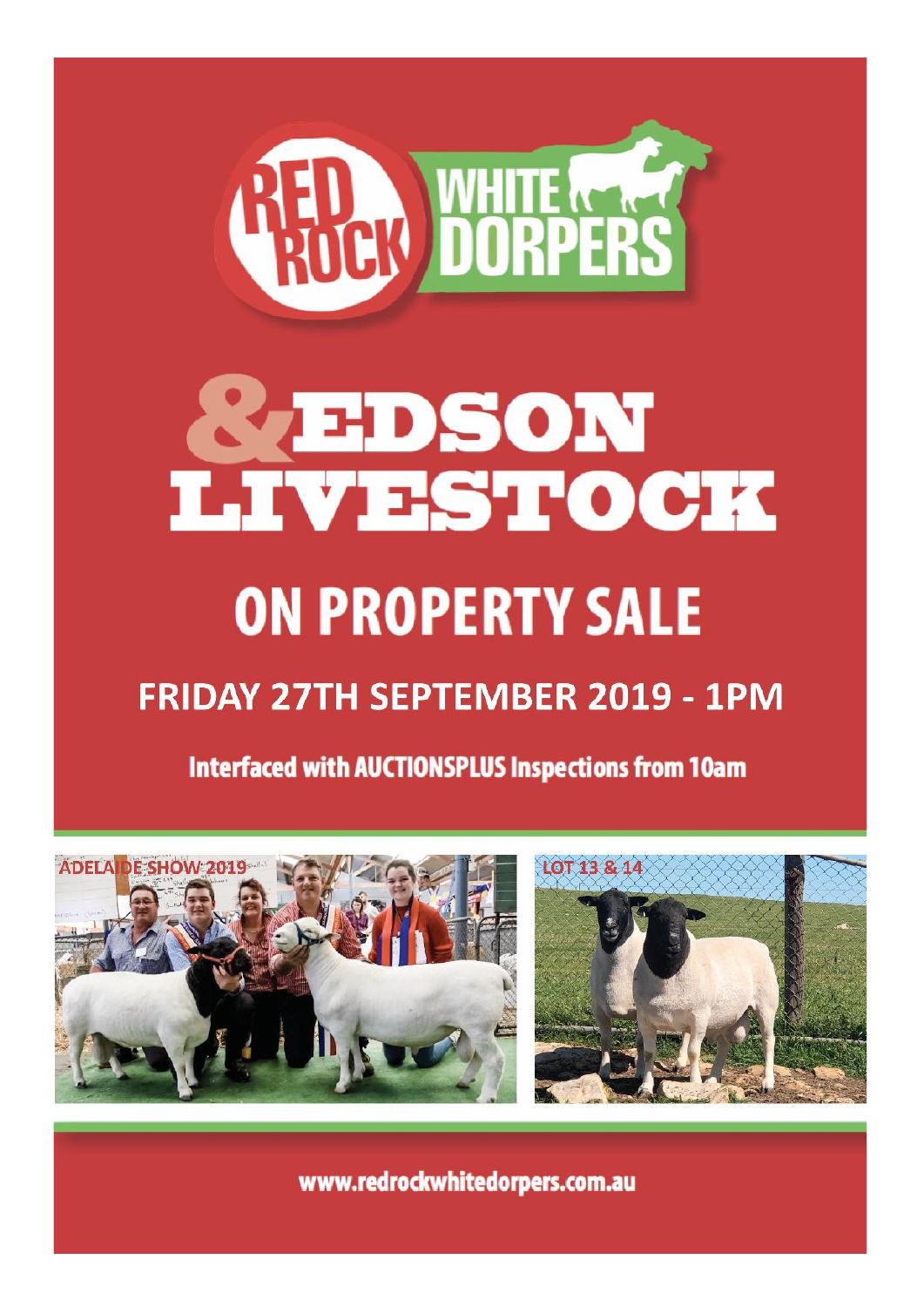#### **DIRECTIONS TO RED ROCK SALE VENUE**

#### **FROM KEITH:**

- From the 110km sign as you leave Keith drive 14kms
- Turn right onto Snoswell Road over the Railway tracks travel 0.5km
- Turn right onto Sugarloaf Road
- Travel 3km and turn left at Red Rock, 1780 Sugarloaf Road

#### **FROM TINTINARA:**

- From the 110km sign travel 22kms
- Turn left onto Snoswell Road over the Railway tracks travel 0.5km
- Turn right onto Sugarloaf Road
- Travel 3km and turn left at Red Rock, 1780 Sugarloaf Road

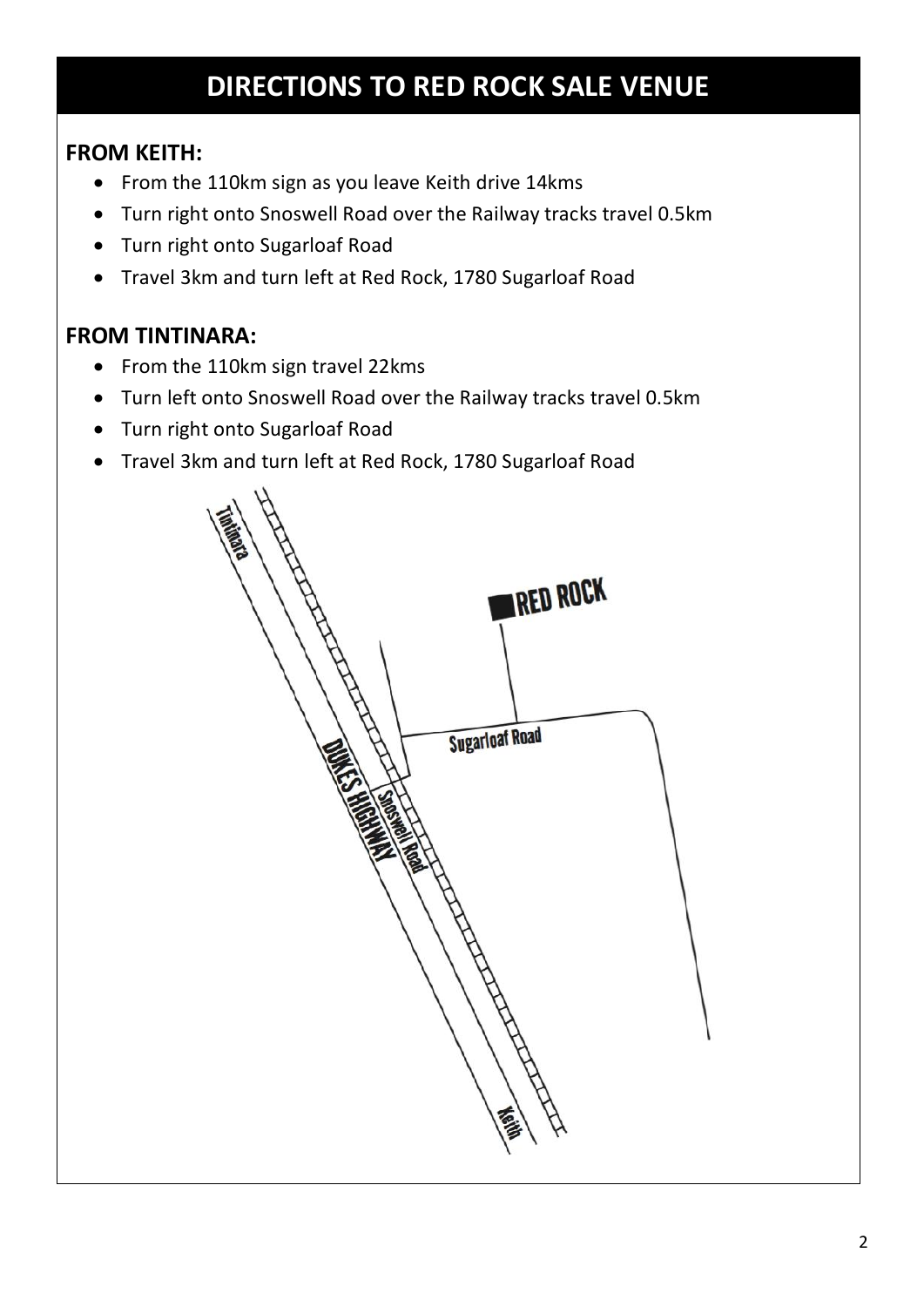|                                | <b>ACCOMMODATION IN AND AROUND KEITH</b> |
|--------------------------------|------------------------------------------|
| Keith Motel Motor Inn          | Keith Hotel Motel                        |
| Corner Ross Ave & Memorial Ave | 2 Makin Street                           |
| 08 87555 1500                  | 08 8755 1122                             |
|                                | admin@keithhotel.com.au                  |
| Keith Caravan Park             | Ashwood Park B/B                         |
| Naracoorte Road                | Lot 229 Park Terrace                     |
| 08 8755 1957                   | 08 8755 3460                             |
| 08 8755 3048                   | bartjoan@bigpond.com                     |
| 20 Hill Avenue B/B             | Gaerwood B/B                             |
| 20 Hill Ave                    | Lot 301 Park Terrace Corner              |
| 0427 551 181                   | 0411 645 870                             |
| Two Cow Cottage                | Havelock House B/B                       |
| 16 Heritage Street             | 72 Riddoch Highway                       |
| 0447 620 984                   | 08 8755 3103                             |
| Willalooka Tavern              | The Lake House Retreat                   |
| Riddoch Highway                | 14 Emu Rise Road                         |
| 08 8757 8242                   | 0438 310 801                             |
|                                |                                          |

#### **SHEEP CLASSING**

Are you looking to get your **Ewes and Rams classed?** 

Brad is available upon request to class your flock and discuss your breeding objectives.

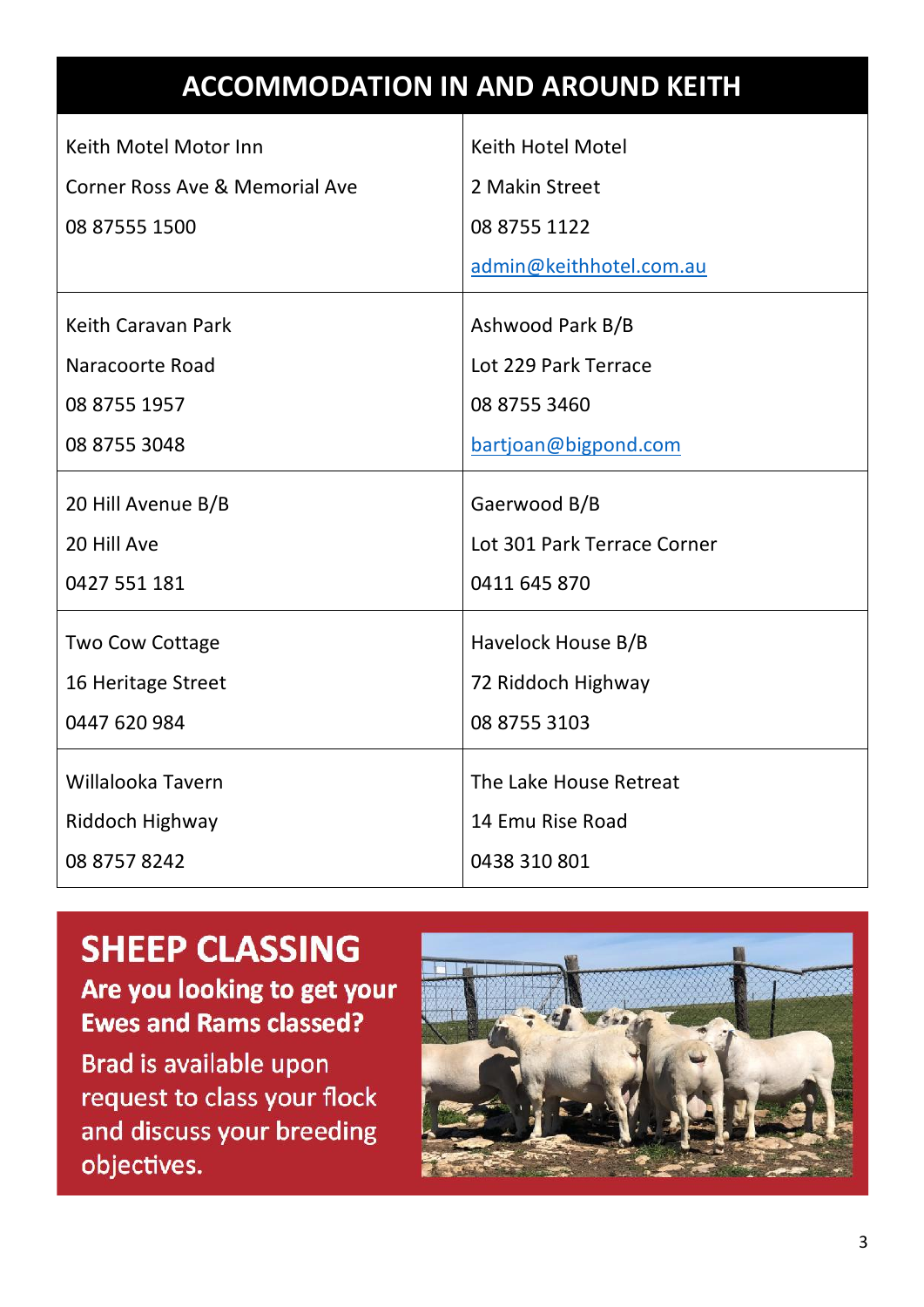#### **VENDOR LISTINGS**

**Bradley and Tanya Edson** Pat Edson

PO Box 397 PO Box 261 Keith SA 5267 Keith SA 5267 0428 565 067 0427 758 017 0409 565 062 08 8756 5067

## **Red Rock Edson Livestock**

MN2 Tested MN1 Tested

Brucellosis No:1172 Brucellosis No:1130

#### **Morning Tea and Lunch Provided**

#### **SCANNING DETAILS**

All Rams were scanned and weighed  $17<sup>th</sup>$  September 2019 by Nick Lawrence, accredited Sheep Genetics scanner. Contact Nick on 0447 077 705 for all your scanning requirements.

#### **SALE CATALOGUE DISCLAIMER**

All reasonable care has been taken by the vendor to ensure the information provided in this catalogue is correct at the time of publication. However, neither the Vendor, Selling Agent or the publisher makes no representations about the accuracy, reliability or completeness of any information provided in this catalogue and do not assume any responsibility for the use or interpretation of the information in the catalogue.

#### **SAFETY DISCLAIMER**

The Owners, Employee's and representatives of the Stud do not accept liability for any incident that may occur at the venue or surrounds.

Although such occurrences are rare any persons attending the Sale or Inspection do so at their own risk.

#### **AUCTION SELLING TERMS AVAILABLE AT REGISTRATION OFFICE**

3% Rebate for outside agents introducing buyers in writing prior to sale and settling within seven days.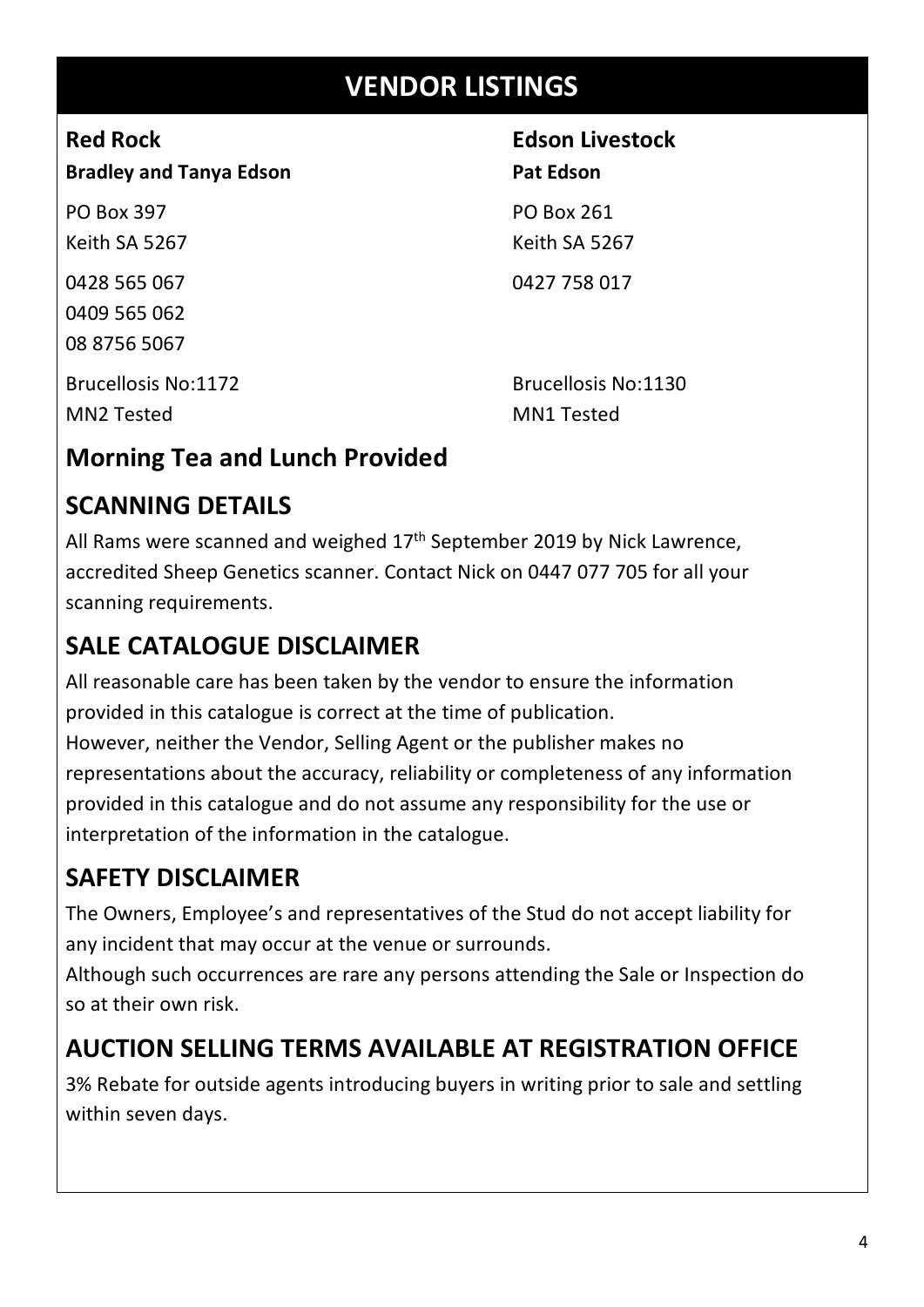#### **SALE INFORMATION**

#### **PRE-SALE INSPECTION**

All animals may be inspected pre-sale by making arrangements with Brad on 0428565067.

If you are unable to come to the sale phone bidding and Auctionsplus are available.

#### **PHONE BIDDING**

We have full Mobile telephone coverage at the Sale venue, if you wish to purchase over the phone please make arrangements with either Elders Steve Doecke 0427817323 or Landmark Noel Evans 0497857132.

#### **AUCTIONSPLUS**

Auctionsplus is an alternate bidding option if you are unable to attend the sale in person. Auctionsplus is only available to registered users. Contact Auctionsplus at www.auctionsplus.com.au in regards to registering to bid.

#### **DELIVERY**

We take care in the efficient delivery of all stock after the sale.

Elders are the duty Agent for 2019 and will be handling the delivery of all stock. No Stock will be loaded until the sale has completed.

#### **GUARANTEE**

All Rams are guaranteed to breed. Any claim against the breeding ability of the animal purchased should be made within six months of the date of the sale.

The guarantee covers the purchase value of the ram. This does not cover infertility due to injury, misadventure or disease contracted since the sale of the Ram. A veterinary certificate may also be requested at the vendor's discretion. The Ram shall be replaced with an animal of comparable value or credit to the full purchase price will be given at the following sale or on a private sale animal.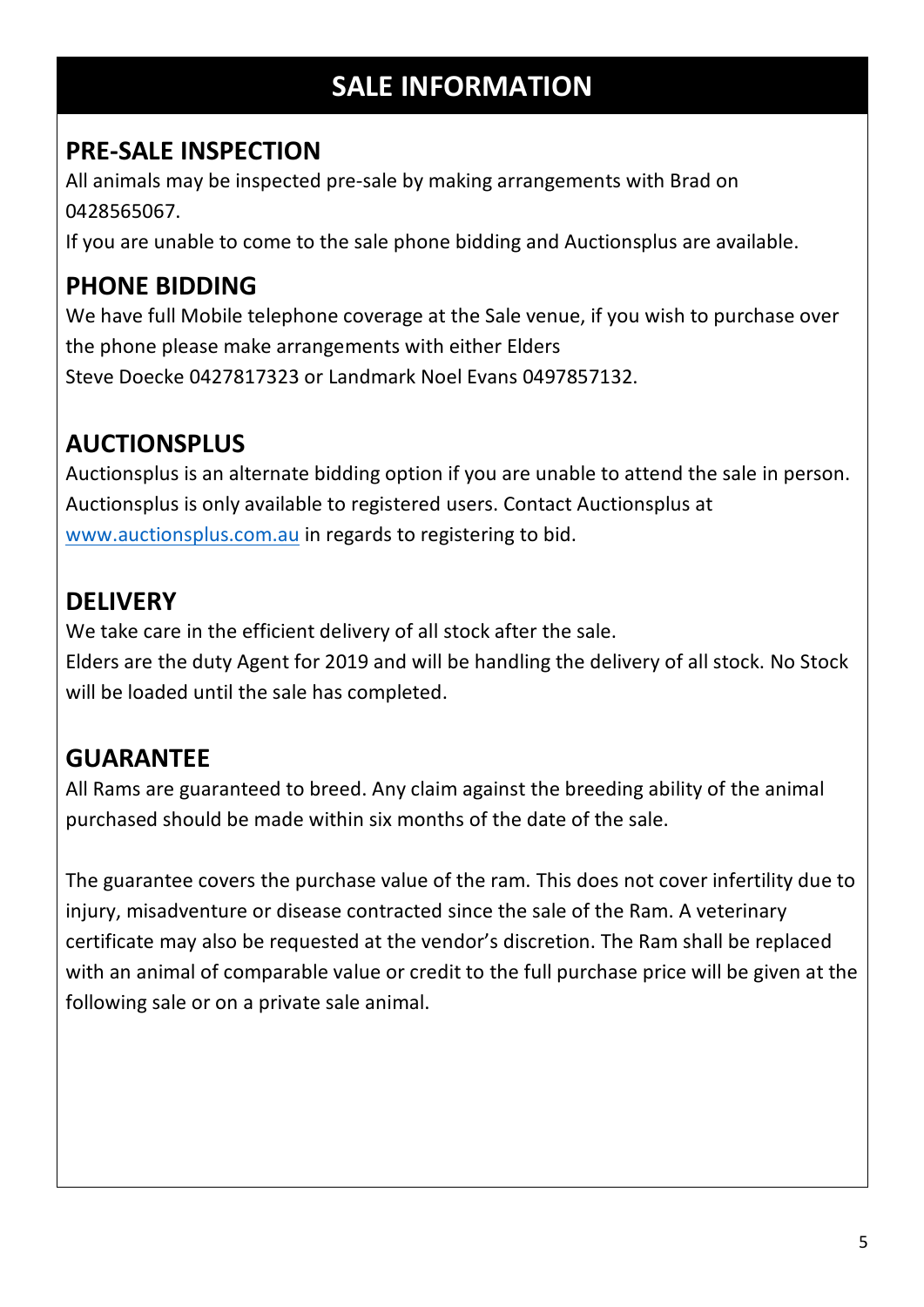| <b>LOT</b>     | <b>BREED</b> | <b>TAG</b><br>NO. | D.O.B      | <b>BIRTH</b><br><b>TYPE</b> | <b>SIRE</b> | <b>WEANING WEIGHT</b> |     | <b>EMD</b> | <b>FAT</b> | <b>BUYER</b> | <b>PRICE</b> |
|----------------|--------------|-------------------|------------|-----------------------------|-------------|-----------------------|-----|------------|------------|--------------|--------------|
| $\mathbf{1}$   | <b>WD</b>    | 224               | 04/06/2017 | $\mathbf{1}$                | RR150789    | 57.5                  | 100 | 47         | 7.5        |              |              |
| $\overline{2}$ | <b>WD</b>    | 1519              | 12/12/2017 | $\overline{2}$              | RR150789    | 42                    | 98  | 48         | 8.5        |              |              |
| $\overline{3}$ | <b>WD</b>    | 1627              | 25/11/2017 | $\overline{2}$              | RR120140    | 42.5                  | 118 | 50         | 8.5        |              |              |
| 4              | <b>WD</b>    | 187               | 02/01/2018 | $\overline{2}$              | RR140772    | 34.5                  | 103 | 47         | 8.5        |              |              |
| 5              | <b>WD</b>    | 555               | 12/03/2018 | $\overline{2}$              | RR120140    | 40                    | 95  | 44.5       | 5.5        |              |              |
| 6              | <b>WD</b>    | 190               | 25/02/2018 | $\mathbf{1}$                | RR150730    | 35                    | 97  | 43         | 6.5        |              |              |
| $\overline{7}$ | <b>WD</b>    | 200               | 02/01/2018 | $\mathbf 1$                 | RR160165    | 35                    | 93  | 43         | $6\,$      |              |              |
| 8              | <b>WD</b>    | 325               | 03/06/2018 | $\overline{2}$              | RR150730    | 48                    | 94  | 43.5       | 7.5        |              |              |
| 9              | <b>WD</b>    | 412               | 01/06/2018 | $\overline{2}$              | RR160165    | 45                    | 88  | 44         | 6.5        |              |              |
| 10             |              |                   |            |                             |             |                       |     |            |            |              |              |
| 11             | <b>WD</b>    | 600               | 30/10/2017 | $\overline{2}$              | RR130779    | 41                    | 93  | 42         | 5.5        |              |              |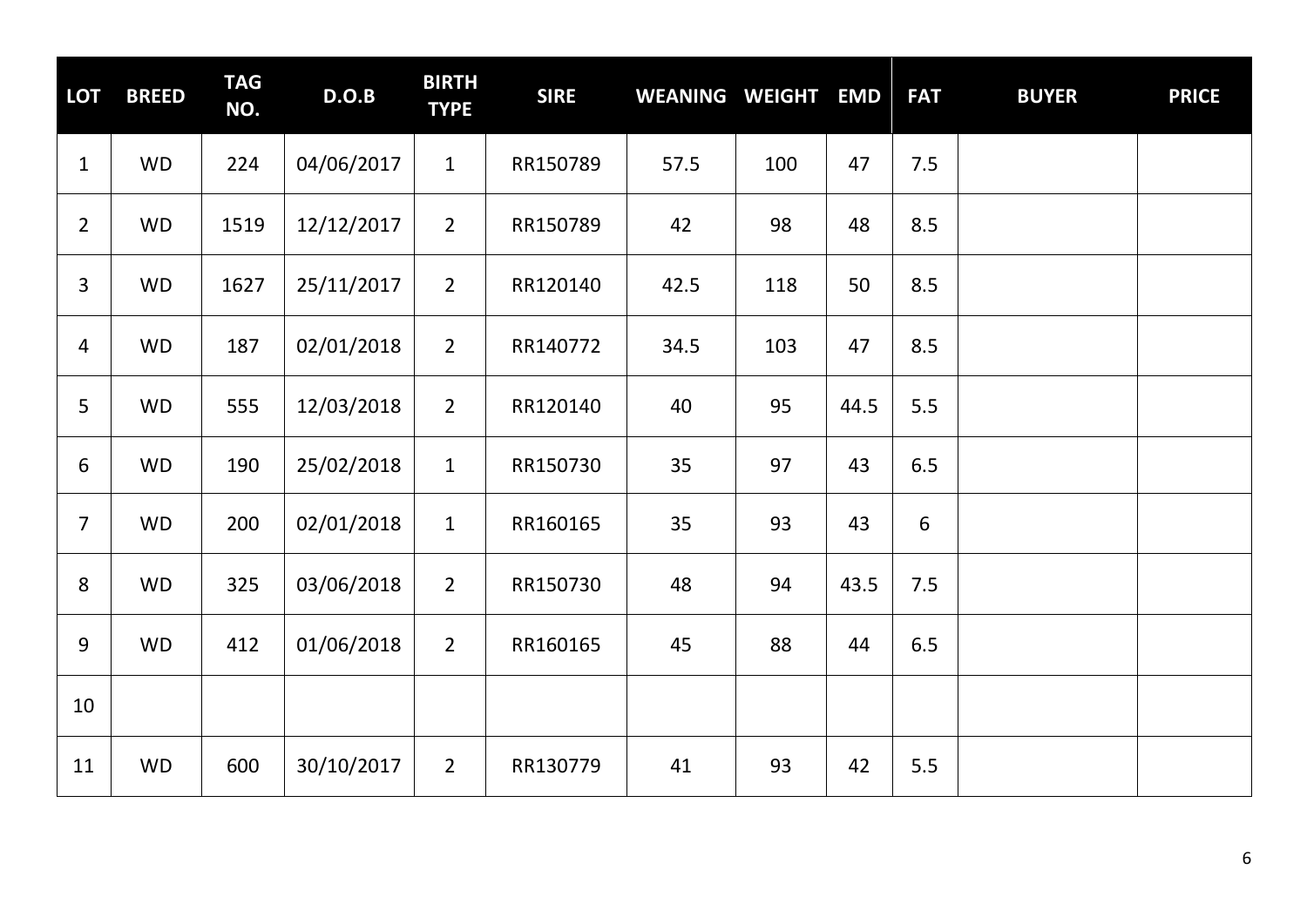| <b>LOT</b> | <b>BREED</b> | <b>TAG</b><br>NO. | D.O.B      | <b>BIRTH</b><br><b>TYPE</b> | <b>SIRE</b>        | <b>WEANING WEIGHT</b> |     | <b>EMD</b> | <b>FAT</b>     | <b>BUYER</b> | <b>PRICE</b> |
|------------|--------------|-------------------|------------|-----------------------------|--------------------|-----------------------|-----|------------|----------------|--------------|--------------|
| 12         |              |                   |            |                             |                    |                       |     |            |                |              |              |
| 13         | Dorper       | 70165             | 25/02/2017 | $\mathbf{1}$                | <b>DELL FREDDY</b> | 50                    | 115 | 48         | 9              |              |              |
| 14         | Dorper       | 70240             | 9/05/2017  | $\overline{2}$              | <b>VICTOR DELL</b> | 52.5                  | 117 | 46.5       | 8              |              |              |
| 15         | Dorper       | 70205             | 25/01/2017 | $\overline{2}$              | <b>DELL FREDDY</b> | 48                    | 102 | 42         | 6.5            |              |              |
| 16         | Dorper       | 8112              | 25/03/2018 | $\mathbf{1}$                | <b>DIPSTICK</b>    | 30.5                  | 117 | 48         | 13             |              |              |
| 17         | Dorper       | 8293              | 1/06/2018  | $\overline{2}$              | <b>VICTOR DELL</b> | 54                    | 108 | 47.5       | 8.5            |              |              |
| 18         | Dorper       | 8156              | 1/06/2018  | $\overline{2}$              | <b>VICTOR DELL</b> | 60                    | 107 | 42.5       | 6.5            |              |              |
| 19         | Dorper       | 8157              | 25/05/2018 | $\overline{2}$              | <b>DIPSTICK</b>    | 50                    | 107 | 44         | 10.5           |              |              |
| 20         | Dorper       | 8276              | 20/05/2018 | $\overline{2}$              | <b>VICTOR DELL</b> | 54                    | 106 | 44.5       | 6.5            |              |              |
| 21         | Dorper       | 8271              | 12/06/2018 | $\overline{2}$              | <b>VICTOR DELL</b> | 52                    | 105 | 45.5       | $\overline{7}$ |              |              |
| 22         | Dorper       | 8002              | 1/01/2018  | $\mathbf{1}$                | <b>GLEN PARK</b>   | 41.5                  | 103 | 46         | $\overline{7}$ |              |              |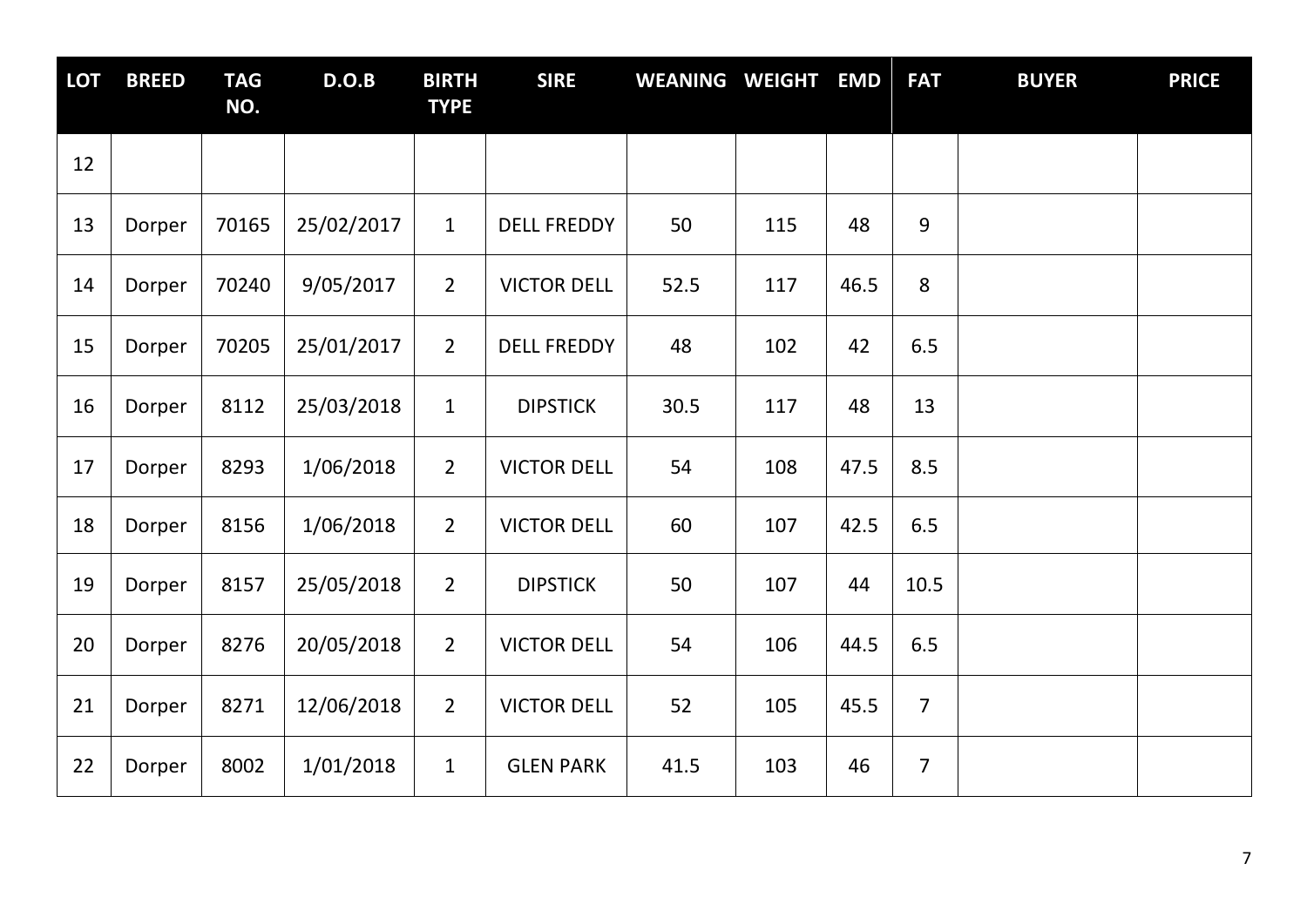| <b>LOT</b> | <b>BREED</b> | <b>TAG</b><br>NO. | D.O.B      | <b>BIRTH</b><br><b>TYPE</b> | <b>SIRE</b>      | <b>WEANING WEIGHT</b> |     | <b>EMD</b> | <b>FAT</b>     | <b>BUYER</b> | <b>PRICE</b> |
|------------|--------------|-------------------|------------|-----------------------------|------------------|-----------------------|-----|------------|----------------|--------------|--------------|
| 23         | Dorper       | 8135              | 2/05/2018  | $\overline{2}$              | <b>DIPSTICK</b>  | 49                    | 101 | 45         | 8.5            |              |              |
| 24         | Dorper       | 8307              | 25/07/2018 | $\overline{2}$              | <b>DIPSTICK</b>  | 48.5                  | 100 | 45         | $\overline{9}$ |              |              |
| 25         | <b>WD</b>    | 8202              | 25/04/2018 | $\overline{2}$              | <b>GO DOWN</b>   | 40                    | 94  | 44         | 6.5            |              |              |
| 26         | <b>WD</b>    | 8203              | 25/04/2018 | $\overline{2}$              | <b>GO DOWN</b>   | 49                    | 93  | 45.5       | $\overline{7}$ |              |              |
| 27         | <b>WD</b>    | 252               | 25/04/2018 | $\overline{2}$              | RR160165         | 45.5                  | 92  | 43         | 5.5            |              |              |
| 28         | <b>WD</b>    | 256               | 20/04/2018 | $\overline{2}$              | RR150789         | 45                    | 92  | 44.5       | 6.5            |              |              |
| 29         | <b>WD</b>    | 341               | 12/05/2018 | $\overline{2}$              | RR140772         | 42.5                  | 92  | 48         | $\,8\,$        |              |              |
| 30         | UW/WD        | 8252              | 12/07/2018 | $\mathbf{1}$                | <b>HILLCROFT</b> | 45.6                  | 94  | 42         | 9              |              |              |
| 31         | UW/WD        | 8239              | 25/03/2018 | $\overline{2}$              | <b>HILLCROFT</b> | 42                    | 95  | 42.5       | 6              |              |              |
| 32         | UW/WD        | 8253              | 12/06/2018 | $\overline{2}$              | <b>HILLCROFT</b> | 44                    | 93  | 43         | 6              |              |              |
| 33         | UW/WD        | 8241              | 12/06/2018 | $\overline{2}$              | <b>HILLCROFT</b> | 48                    | 90  | 46         | 8.5            |              |              |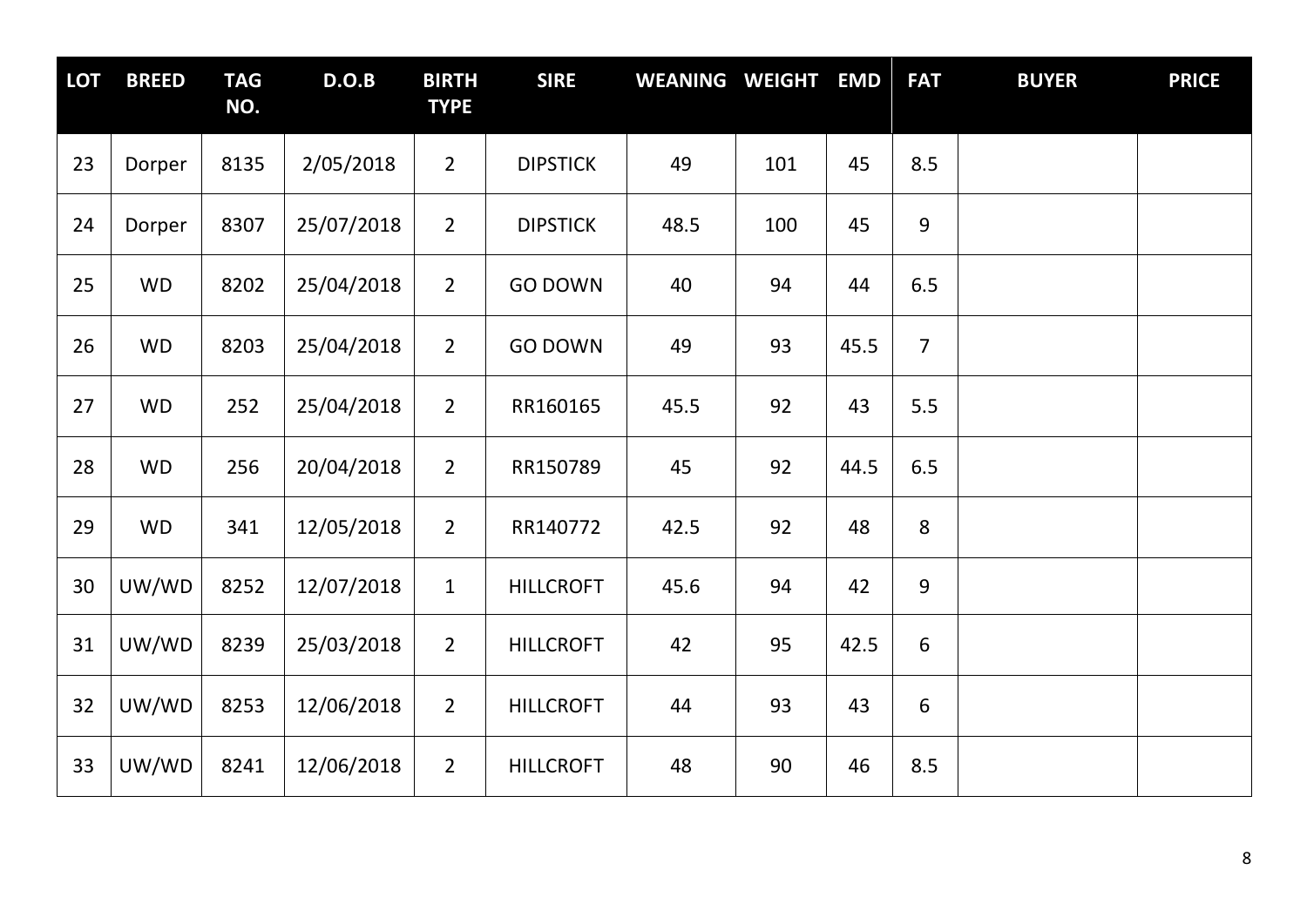| <b>LOT</b> | <b>BREED</b> | <b>TAG</b><br>NO. | D.O.B      | <b>BIRTH</b><br><b>TYPE</b> | <b>SIRE</b>      | <b>WEANING WEIGHT</b> |    | <b>EMD</b> | <b>FAT</b> | <b>BUYER</b> | <b>PRICE</b> |
|------------|--------------|-------------------|------------|-----------------------------|------------------|-----------------------|----|------------|------------|--------------|--------------|
| 34         | UW/WD        | 8227              | 1/06/2018  | $\mathbf{1}$                | <b>HILLCROFT</b> | 41                    | 90 | 43         | 6          |              |              |
| 35         | UW/WD        | 8248              | 12/06/2018 | $\mathbf{1}$                | <b>HILLCROFT</b> | 50                    | 90 | 42.5       | $6\,$      |              |              |
| 36         | UW/WD        | 8233              | 1/06/2018  | $\mathbf{1}$                | <b>HILLCROFT</b> | 49                    | 90 | 46         | 5.5        |              |              |
| 37         | UW/WD        | 8050              | 25/06/2018 | $\overline{2}$              | <b>HILLCROFT</b> | 44                    | 85 | 44         | 6          |              |              |
| 38         | UW/WD        | 8254              | 12/06/2018 | $\mathbf{1}$                | <b>HILLCROFT</b> | 45                    | 84 | 43         | 5.5        |              |              |
| 39         | UW/WD        | 8218              | 20/07/2018 | $\mathbf{1}$                | <b>HILLCROFT</b> | 39                    | 81 | 42         | 5          |              |              |
| 40         | UW/WD        | 8261              | 12/06/2018 | $\mathbf{1}$                | <b>HILLCROFT</b> | 40                    | 80 | 45.5       | $6\,$      |              |              |
| 41         | UW/WD        | 8240              | 10/06/2018 | $\mathbf{1}$                | <b>HILLCROFT</b> | 40                    | 78 | 42         | 5.5        |              |              |
| 42         | <b>WD</b>    | 1173              | 25/07/2018 | $\overline{2}$              | RR150789         | 43                    | 90 | 41         | 6          |              |              |
| 43         | <b>WD</b>    | 193               | 10/04/2018 | $\mathbf{1}$                | RR150789         | 40                    | 90 | 40.5       | 5.5        |              |              |
| 44         | <b>WD</b>    | 531               | 10/06/2018 | $\overline{2}$              | RR140772         | 41                    | 90 | 44         | 6          |              |              |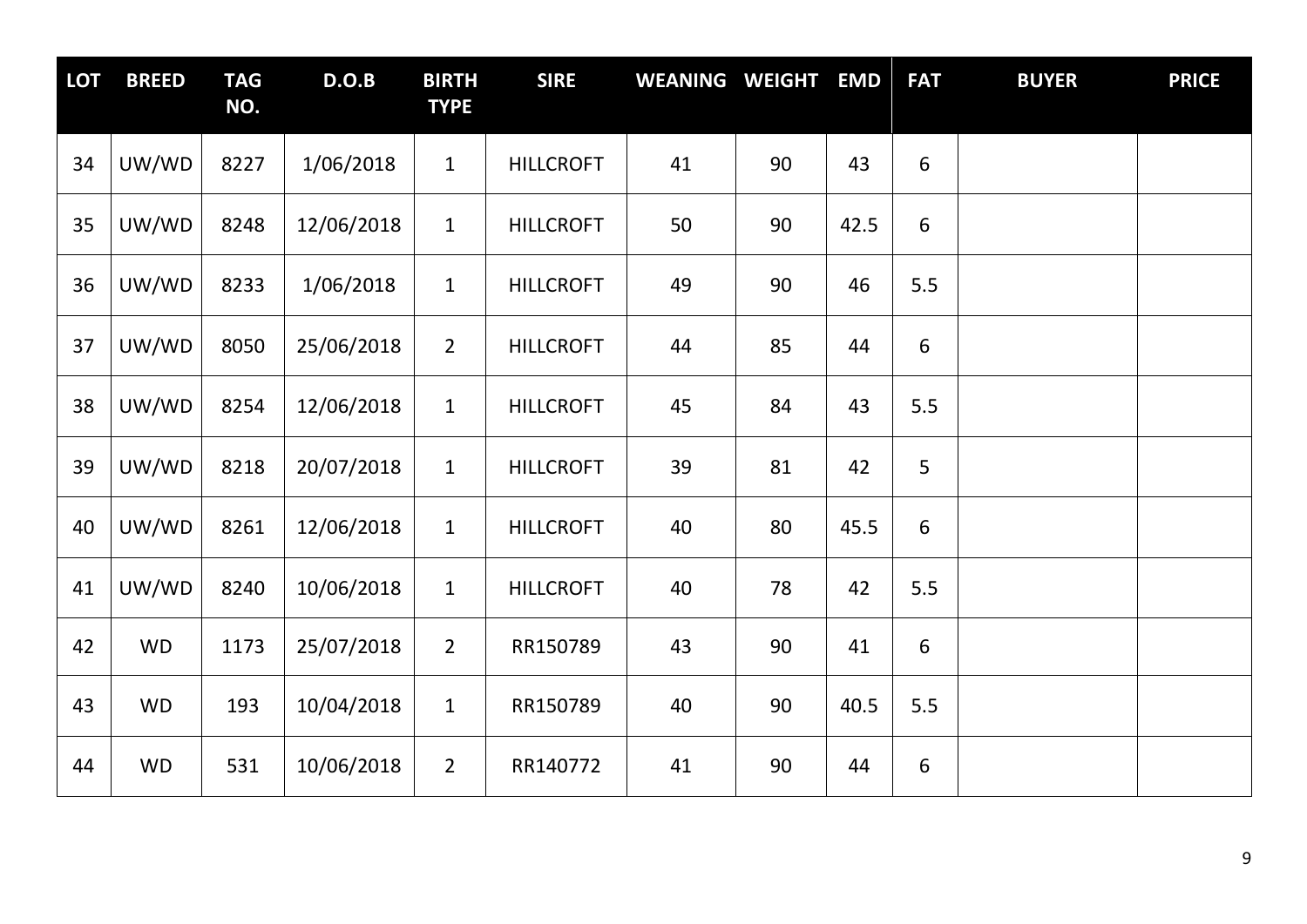| <b>LOT</b> | <b>BREED</b> | <b>TAG</b><br>NO. | D.O.B      | <b>BIRTH</b><br><b>TYPE</b> | <b>SIRE</b>     | <b>WEANING WEIGHT</b> |    | <b>EMD</b> | <b>FAT</b>     | <b>BUYER</b> | <b>PRICE</b> |
|------------|--------------|-------------------|------------|-----------------------------|-----------------|-----------------------|----|------------|----------------|--------------|--------------|
| 45         | <b>WD</b>    | 293               | 12/05/2018 | $\overline{2}$              | RR150730        | 45                    | 90 | 42.5       | 6.5            |              |              |
| 46         | <b>WD</b>    | 318               | 28/05/2018 | $\overline{2}$              | RR150730        | 45.5                  | 90 | 42         | 6              |              |              |
| 47         | <b>WD</b>    | 113               | 15/05/2018 | $\mathbf{1}$                | RR160165        | 39                    | 90 | 43         | 5.5            |              |              |
| 48         | <b>WD</b>    | 359               | 12/05/2018 | $\overline{2}$              | RR140772        | 44.5                  | 90 | 42         | 6              |              |              |
| 49         | <b>WD</b>    | 117               | 25/05/2018 | $\overline{2}$              | RR120140        | 50                    | 90 | 43.5       | 6              |              |              |
| 50         | <b>WD</b>    | 122               | 2/05/2018  | $\overline{2}$              | RR150730        | 41                    | 89 | 43         | 6              |              |              |
| 51         | <b>WD</b>    | 8208              | 25/06/2017 | $\mathbf{1}$                | RR120405        | 30                    | 89 | 43.5       | 5              |              |              |
| 52         | <b>WD</b>    | 547               | 18/06/2017 | $\overline{2}$              | RR140772        | 42.5                  | 86 | 42.5       | 6              |              |              |
| 53         | Dorper       | 8389              | 25/07/2018 | $\overline{2}$              | <b>DIPSTICK</b> | 36.5                  | 96 | 43         | 6.5            |              |              |
| 54         | Dorper       | 8275              | 25/06/2017 | $\overline{2}$              | <b>DIPSTICK</b> | 49                    | 95 | 45         | 6.5            |              |              |
| 55         | Dorper       | 8155              | 18/06/2017 | $\overline{2}$              | <b>DIPSTICK</b> | 53                    | 94 | 41.5       | $\overline{7}$ |              |              |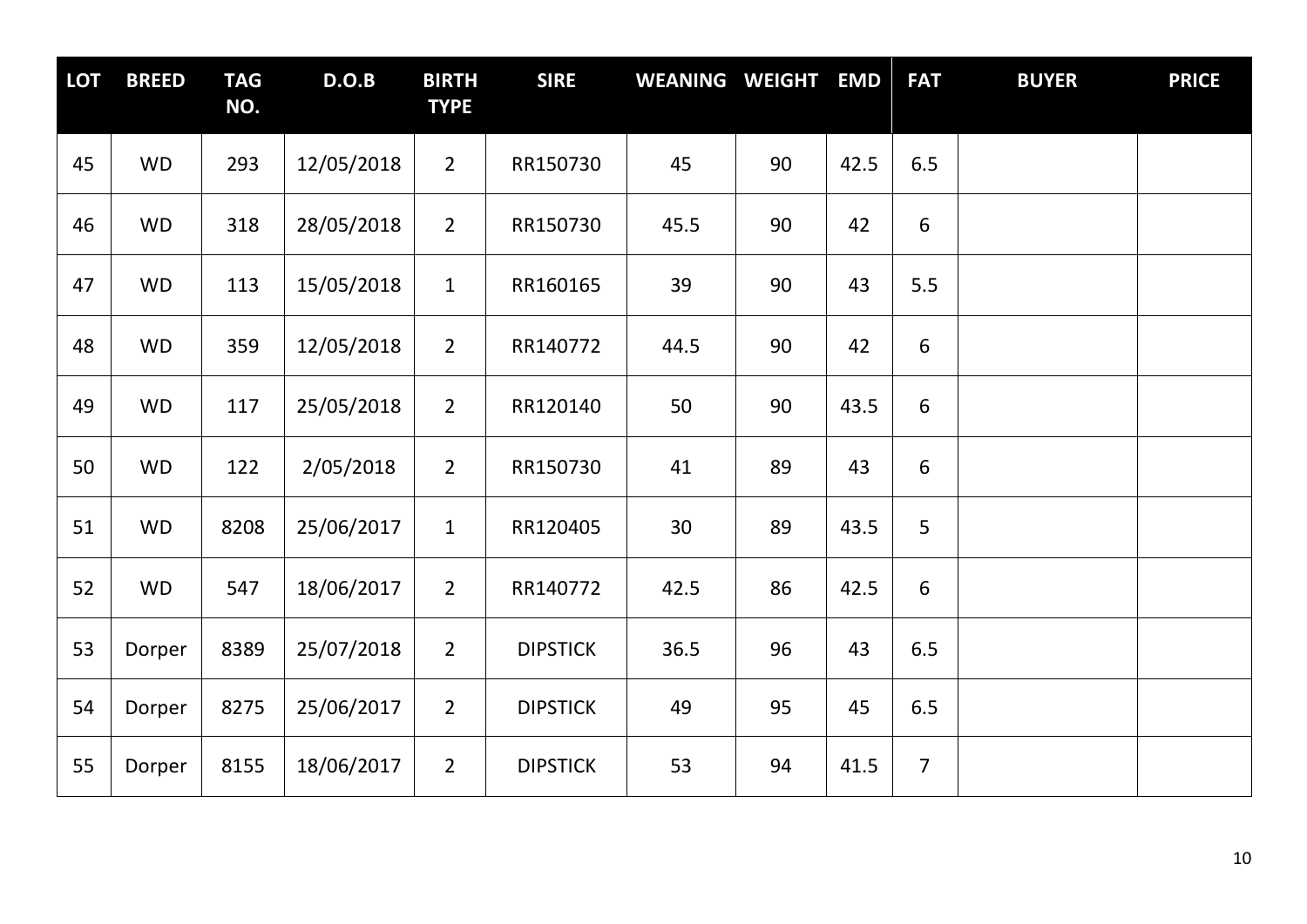| <b>LOT</b> | <b>BREED</b> | <b>TAG</b><br>NO. | D.O.B      | <b>BIRTH</b><br><b>TYPE</b> | <b>SIRE</b>        | <b>WEANING WEIGHT</b> |     | <b>EMD</b> | <b>FAT</b>     | <b>BUYER</b> | <b>PRICE</b> |
|------------|--------------|-------------------|------------|-----------------------------|--------------------|-----------------------|-----|------------|----------------|--------------|--------------|
| 56         | Dorper       | 8136              | 12/06/2018 | $\mathbf{1}$                | <b>EDSON 70165</b> | 44.5                  | 92  | 43         | 6.5            |              |              |
| 57         | Dorper       | 8327              | 25/07/2018 | $\mathbf{1}$                | <b>EDSON 70165</b> | 39                    | 91  | 43         | $\overline{7}$ |              |              |
| 58         | Dorper       | 8382              | 25/07/2018 | $\overline{2}$              | <b>DIPSTICK</b>    | 36                    | 91  | 43         | $\overline{7}$ |              |              |
| 59         | Dorper       | 8292              | 20/07/2018 | $\overline{2}$              | <b>DIPSTICK</b>    | 41                    | 90  | 44.5       | 6.5            |              |              |
| 60         | Dorper       | 8022              | 1/01/2018  | $\mathbf{1}$                | <b>GLEN PARK</b>   | 35                    | 90  | 43         | 8.5            |              |              |
| 61         | Dorper       | 8186              | 25/05/2018 | $\overline{2}$              | <b>DIPSTICK</b>    | 47.5                  | 89  | 42         | 6.5            |              |              |
| 62         | <b>WD</b>    | 180497            | 25/04/2018 | $\overline{2}$              | RR140170           | 38                    | 102 | 45         | $\overline{7}$ |              |              |
| 63         | <b>WD</b>    | 373               | 20/05/2018 | $\mathbf{1}$                | RR160165           | 43                    | 88  | 42         | 5.5            |              |              |
| 64         | <b>WD</b>    | 211               | 5/05/2018  | $\overline{2}$              | RR150730           | 38.5                  | 87  | 43         | 5.5            |              |              |
| 65         | <b>WD</b>    | 88                | 15/05/2018 | $\overline{2}$              | RR150730           | 48.5                  | 88  | 44         | 6              |              |              |
| 66         | <b>WD</b>    | 489               | 20/05/2018 | $\overline{2}$              | RR140772           | 43.5                  | 88  | 41.5       | 6              |              |              |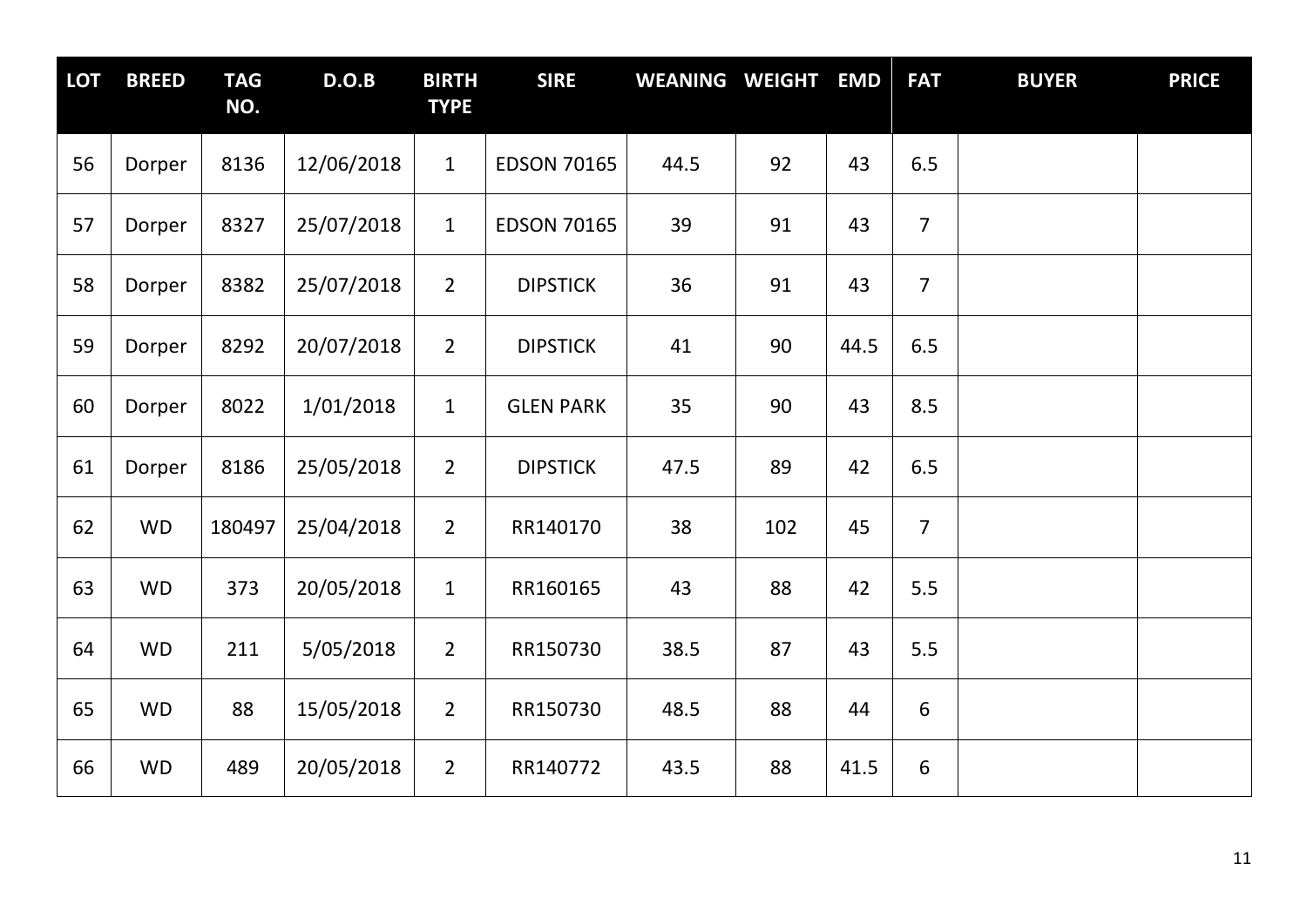| <b>LOT</b> | <b>BREED</b> | <b>TAG</b><br>NO. | D.O.B      | <b>BIRTH</b><br><b>TYPE</b> | <b>SIRE</b>      | <b>WEANING WEIGHT</b> |    | <b>EMD</b> | <b>FAT</b>     | <b>BUYER</b> | <b>PRICE</b> |
|------------|--------------|-------------------|------------|-----------------------------|------------------|-----------------------|----|------------|----------------|--------------|--------------|
| 67         | <b>WD</b>    | 310               | 2/06/2018  | $\overline{2}$              | RR160165         | 37.5                  | 88 | 42         | 6              |              |              |
| 68         | <b>WD</b>    | 110               | 15/06/2018 | $\mathbf{1}$                | RR150730         | 42.5                  | 88 | 43         | 6              |              |              |
| 69         | <b>WD</b>    | 1190              | 25/09/2018 | $\mathbf{1}$                | RR160165         | 40.5                  | 89 | 42.5       | 6              |              |              |
| 70         | <b>WD</b>    | 1256              | 25/09/2018 | $\mathbf{1}$                | <b>BANNIGTON</b> | 48.5                  | 90 | 40.5       | 5              |              |              |
| 71         | <b>WD</b>    | 78                | 16/05/2018 | $\overline{2}$              | RR120140         | 38.5                  | 90 | 42         | 6.5            |              |              |
| 72         | <b>WD</b>    | 285               | 25/05/2018 | $\overline{2}$              | RR150730         | 45                    | 90 | 41         | 6              |              |              |
| 73         | <b>WD</b>    | 268               | 28/05/2018 | $\overline{2}$              | RR160165         | 33.5                  | 90 | 42.5       | 6              |              |              |
| 74         | <b>WD</b>    | 275               | 2/06/2018  | $\overline{2}$              | RR160165         | 45.5                  | 89 | 46.5       | $\overline{7}$ |              |              |
| 75         | <b>WD</b>    | 630               | 10/06/2018 | $\overline{2}$              | RR120405         | 32                    | 90 | 43         | 6              |              |              |
| 76         | <b>WD</b>    | 198               | 20/05/2018 | $\mathbf{1}$                | RR150730         | 32.5                  | 90 | 42.5       | 6.5            |              |              |
| 77         | <b>WD</b>    | 421               | 1/08/2018  | $\overline{2}$              | RR160165         | 41.5                  | 89 | 42         | 6.5            |              |              |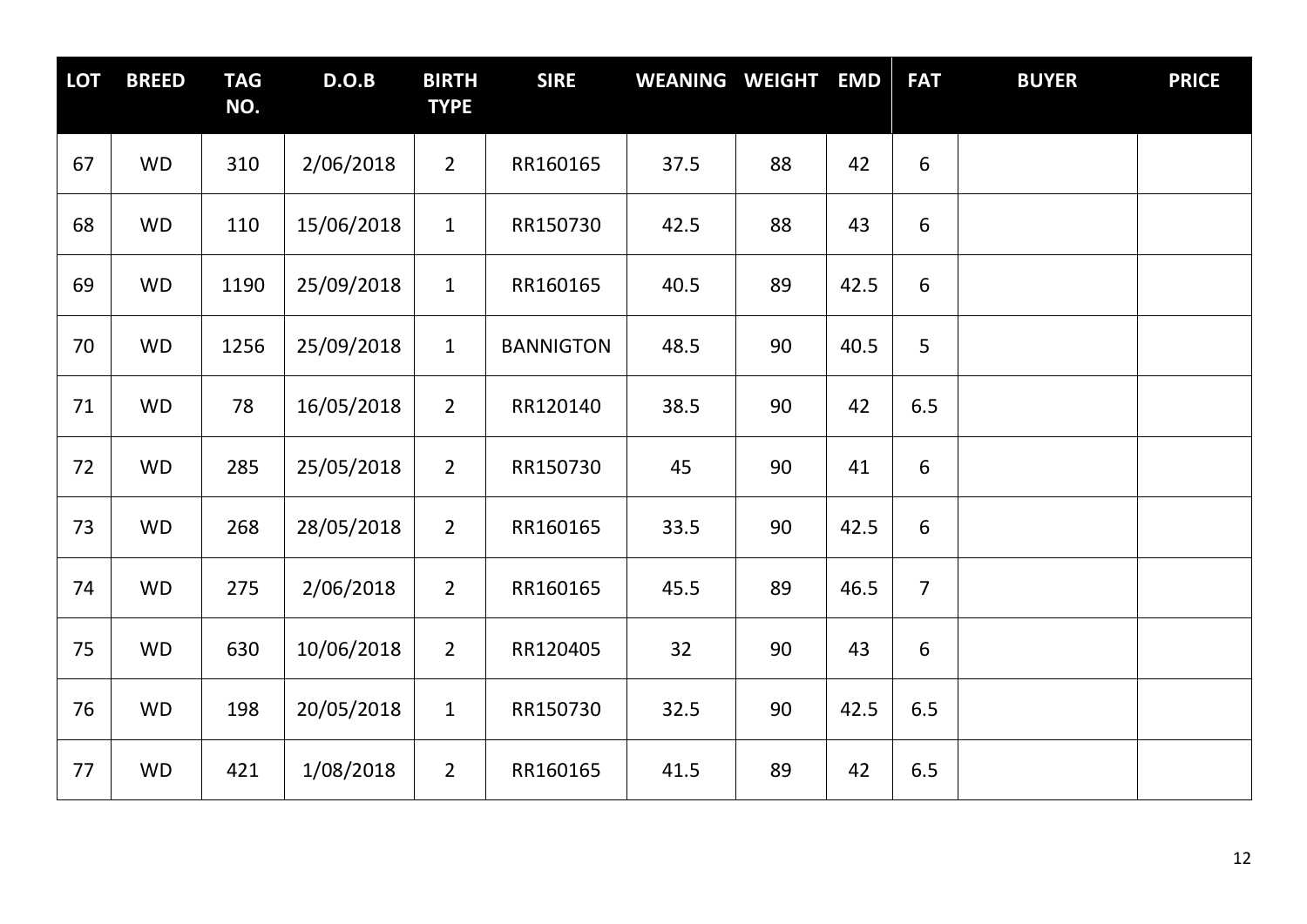| <b>LOT</b> | <b>BREED</b> | <b>TAG</b><br>NO. | D.O.B      | <b>BIRTH</b><br><b>TYPE</b> | <b>SIRE</b> | <b>WEANING</b> | <b>WEIGHT</b> | <b>EMD</b> | <b>FAT</b> | <b>BUYER</b> | <b>PRICE</b> |
|------------|--------------|-------------------|------------|-----------------------------|-------------|----------------|---------------|------------|------------|--------------|--------------|
| 78         | <b>WD</b>    | 580               | 25/06/2018 | $\overline{2}$              | RR140170    | 42.5           | 87            | 45         | 6          |              |              |
| 79         | <b>WD</b>    | 392               | 5/06/2018  | $\overline{2}$              | RR160165    | 41.5           | 86            | 43         | 6.5        |              |              |
| 80         | <b>WD</b>    | 343               | 25/05/2018 | $\overline{2}$              | RR160165    | 32             | 87            | 42.5       | 5          |              |              |
| 81         | <b>WD</b>    | 623               | 10/06/2018 | $\overline{2}$              | RR140772    | 46.5           | 88            | 41.5       | 5.5        |              |              |
| 82         | <b>WD</b>    | 443               | 1/06/2018  | $\overline{2}$              | RR160165    | 32             | 85            | 42         | 6          |              |              |

#### **LUCERNE SEED FOR SALE**

**Great variety** for growing hay or fattening livestock Available in 25kg bags



#### **DO YOU NEED LUCERNE HAY?**

Place your orders now for the 2019/2020 Season Lucerne Hay and Lucerne Barley Hay Available Bale Size: 8x3x4

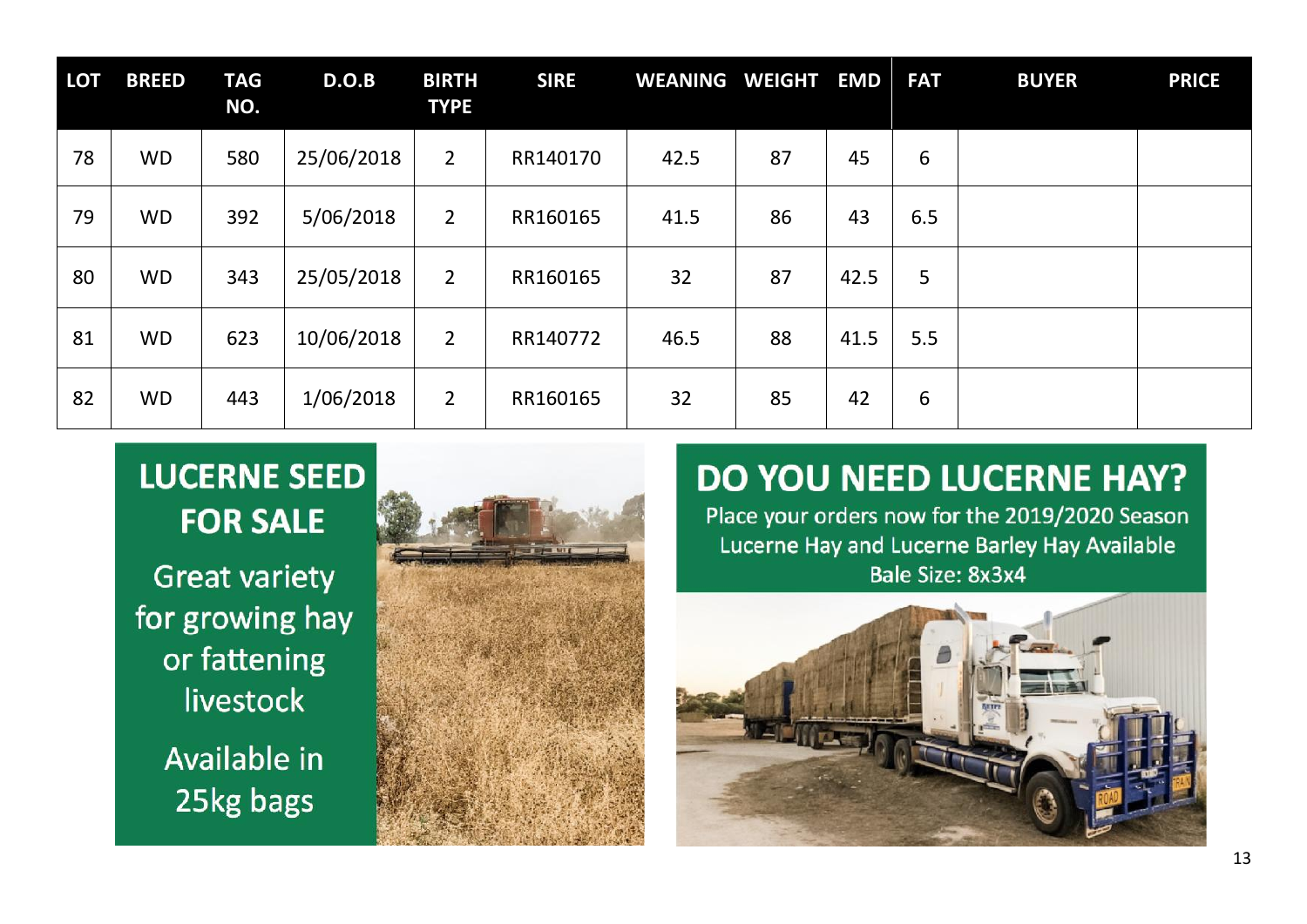|                           | <b>DELIVERY SLIP</b>    |
|---------------------------|-------------------------|
|                           |                         |
|                           | <b>Buyer Number</b>     |
|                           |                         |
|                           |                         |
|                           |                         |
| <b>LOTS PURCHSED</b>      |                         |
|                           |                         |
|                           |                         |
|                           |                         |
|                           |                         |
|                           |                         |
|                           |                         |
|                           |                         |
|                           |                         |
|                           |                         |
|                           |                         |
|                           |                         |
|                           |                         |
|                           |                         |
|                           |                         |
| <b>Require Insurance:</b> | <b>YES</b><br><b>NO</b> |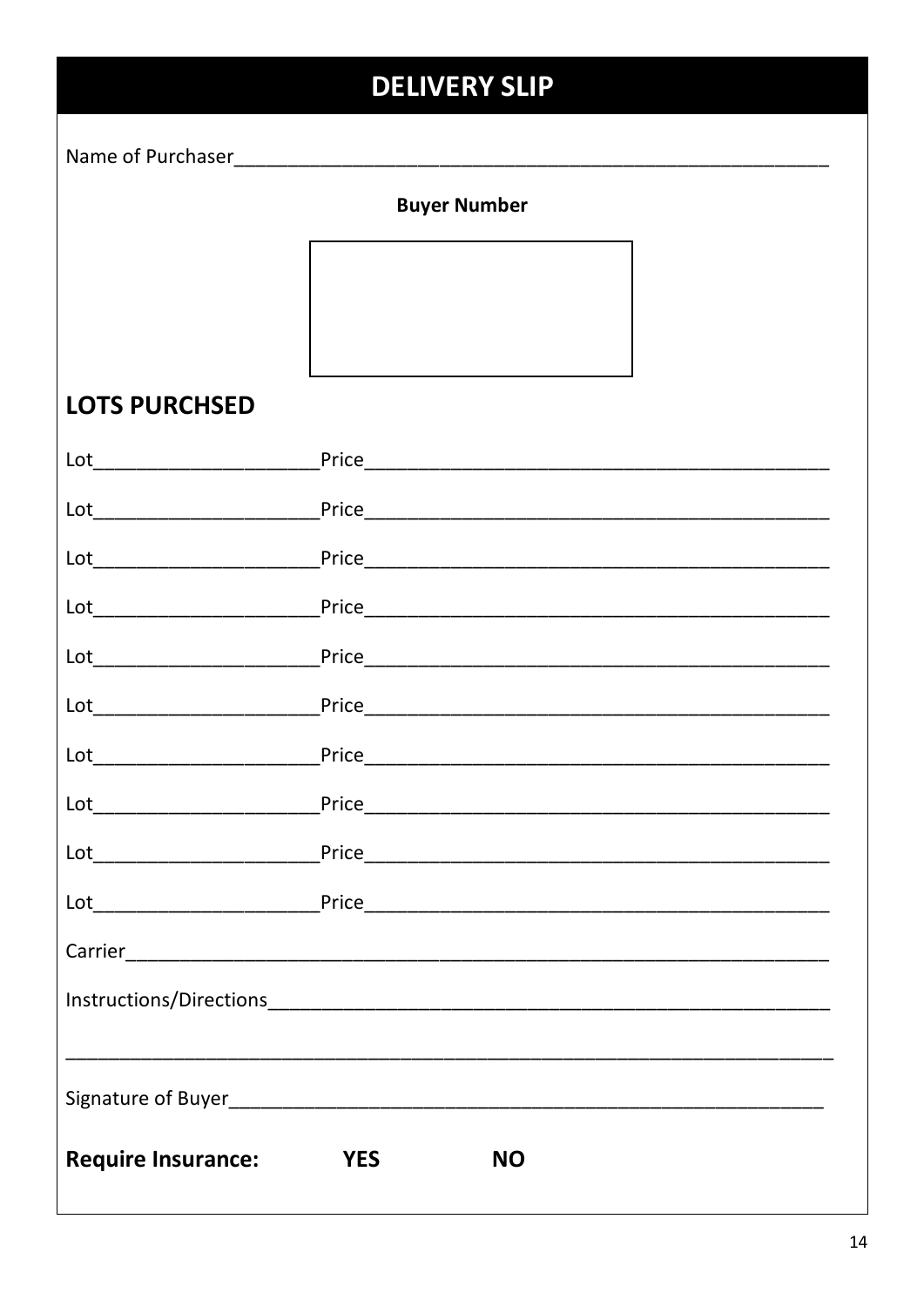#### **TRANSFER SHEET**

| <b>LOTS TO TRANSFER</b> |  |
|-------------------------|--|
|                         |  |
|                         |  |
|                         |  |
|                         |  |
|                         |  |
|                         |  |
|                         |  |
|                         |  |
|                         |  |
|                         |  |
|                         |  |
|                         |  |
|                         |  |
|                         |  |
|                         |  |